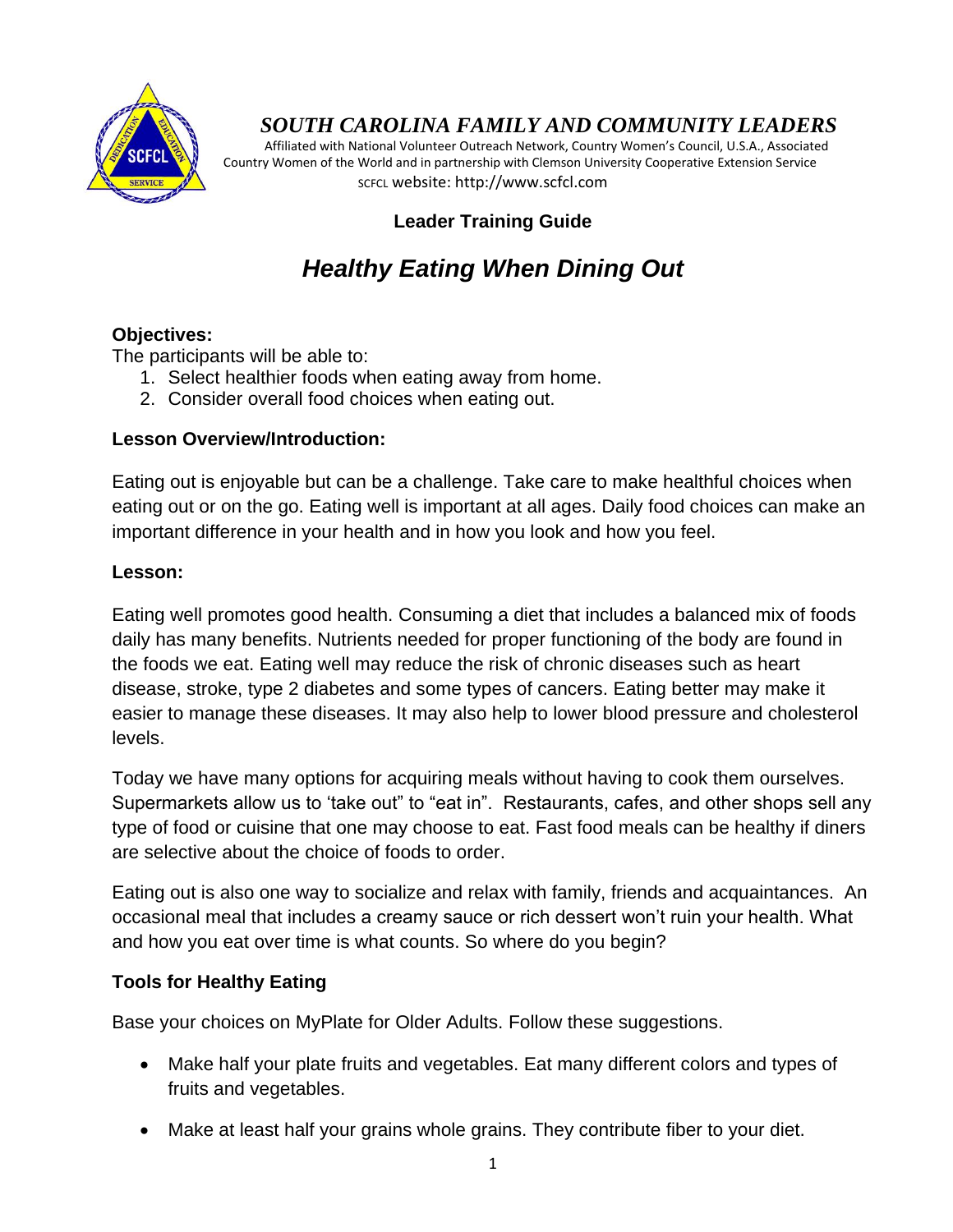- Vary your proteins. Choose from the variety of animal and plant-based sources available.
- Drink plenty of fluids. Choose water, fat-free or low fat milk, or other drinks without added sugars or even soups.
- Cut back on foods high in salt and fat. Use dried herbs and spices, vinegar, and citrus juices as seasonings.
- Be as physically active as your ability and conditions allow.

Proceed with a smart eating mindset. This may help you sort through the menu faster or keep you from straying away from your eating goals. The meal away from home should be included in the total meal plan for the day ( or week ). Many restaurants today provide nutrition information printed on their menus and websites. Use [www.healthydiningfinder.com](http://www.healthydiningfinder.com/) to help find restaurants in your area that offer healthy choices.

Balance meals eaten away from home with other food chosen during the day. Consider your eating plan for the entire day without "overdoing" calories or "underdoing " fruits, vegetables, whole grains, or milk. For example, if you eat a high fat meal today, you might choose to reduce the fat in your next meal or the next day.

**Smart Eating Tips – Many restaurants serve large meals which many times can be translated to large in calories, fat and salt. Don't be afraid to ask how items are prepared and request substitutions. Choose water as your beverage frequently.**

## *Full Service Restaurant*

- Order an appetizer as an entrée with a friend or family member.
- Ask for a take-out box before beginning your meal. Take half of your meal home to enjoy later. Refrigerate within 2 hours, sooner if the outside temperature is above 90°F.
- Share a dessert with a friend or family.
- Order from the menu instead of eating all you can from a buffet. Or limit yourself to two trips to the buffet.

## *Buffets*

- Start with a salad, load up on plenty of fruits and vegetables and go easy on the salad dressing.
- Use a small plate.
- Go easy on pasta, mayonnaise based salads and whipped cream type fruit salads.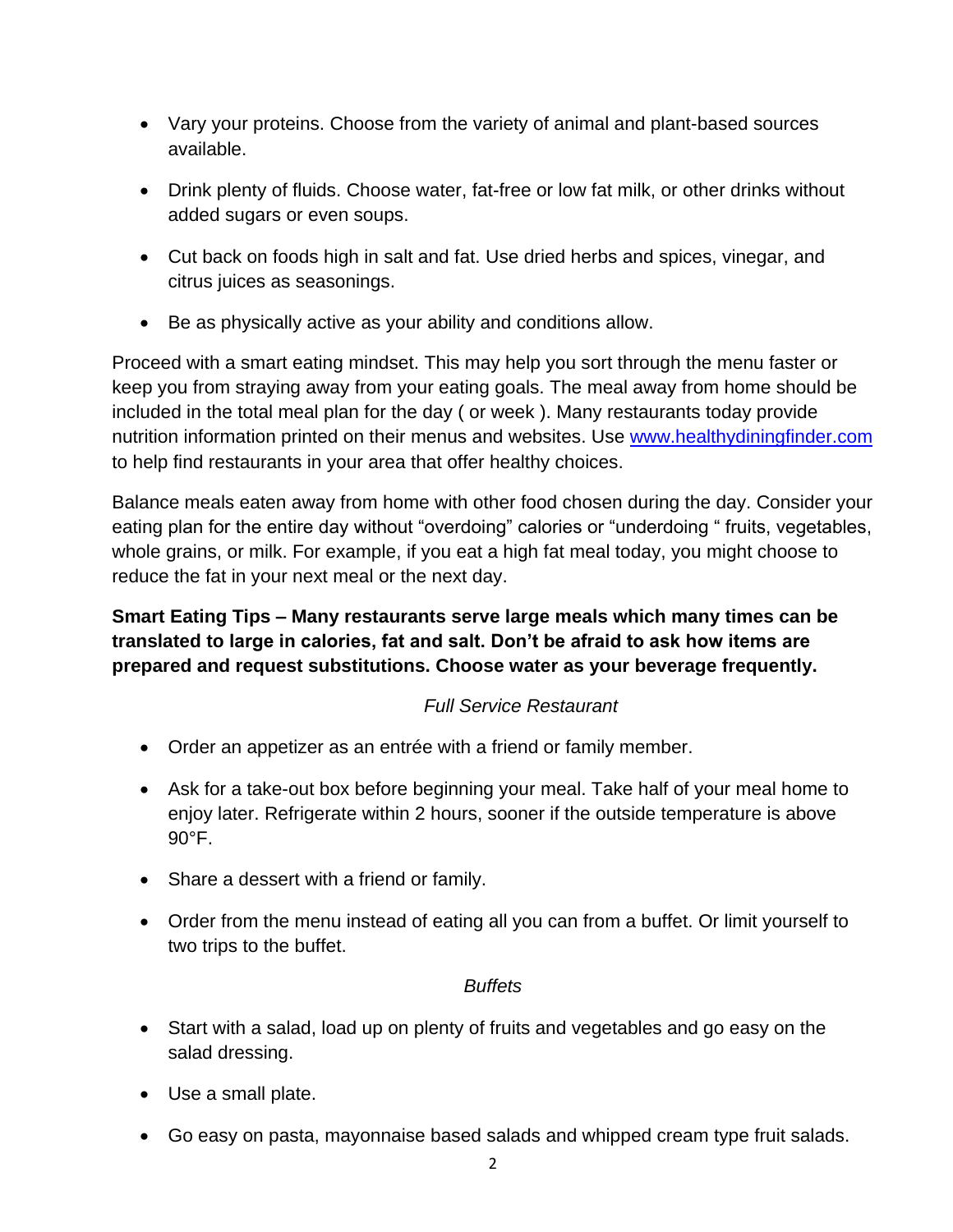## *Fast Food Restaurants*

- Order sandwiches with mustard instead of mayonnaise.
- Skip large or super- sized meals. Ask for a small meal or share a portion.
- Instead of fries, try a small baked potato, side salad with low-fat or fat free dressing or fruit.
- Order a kid"s meal. Many offer low-fat milk and fruits or vegetables as options.

The table below lists lower fat and higher fat versions of foods available at many restaurants.

| <b>What's on the Menu</b> |                                                                                               |                                                                                                      |
|---------------------------|-----------------------------------------------------------------------------------------------|------------------------------------------------------------------------------------------------------|
|                           | <b>Choose More Often</b>                                                                      | <b>Enjoy Sometimes</b>                                                                               |
| Soups                     | Consommé, gazpacho, clear<br>soups                                                            | Cream soups, cheese topped<br>soups, bisques                                                         |
| <b>Salads</b>             | Garden, tossed or spinach<br>salad with dressing on the side,<br>crisp and crunchy vegetables | Salads with large amounts of<br>cheese, dressing, bacon,<br>croutons, and mayonnaise<br>based salads |
| Meat/Poultry/Seafood      | Grilled, broiled, steamed,<br>poached, roasted, baked,<br>boiled, 4-6 oz.                     | Breaded, batter dipped, fried,<br>sautéed, more than 8 oz.                                           |
| <b>Sauces</b>             | Au jus, tomato-based or red<br>sauce, fruit sauce, marinara,<br>salsas                        | Au gratin( in cheese sauce ),<br>escalloped, creamed or white<br>sauces                              |
| <b>Breads</b>             | Plain, whole wheat or<br>multigrain, bread sticks                                             | Croissants, biscuits, garlic<br>bread                                                                |
| <b>Potatoes</b>           | Baked (plain or with small<br>about of margarine or sour<br>cream), red skin potatoes         | Home fried, deep fried, twice<br>baked, loaded                                                       |
| <b>Sweets</b>             | Fruits, fruit sorbet                                                                          | Cheesecake, French pastries,<br>pie, ice cream                                                       |
| <b>Sides</b>              | Colorful vegetables                                                                           | Mashed potatoes with gravy,<br>fries                                                                 |